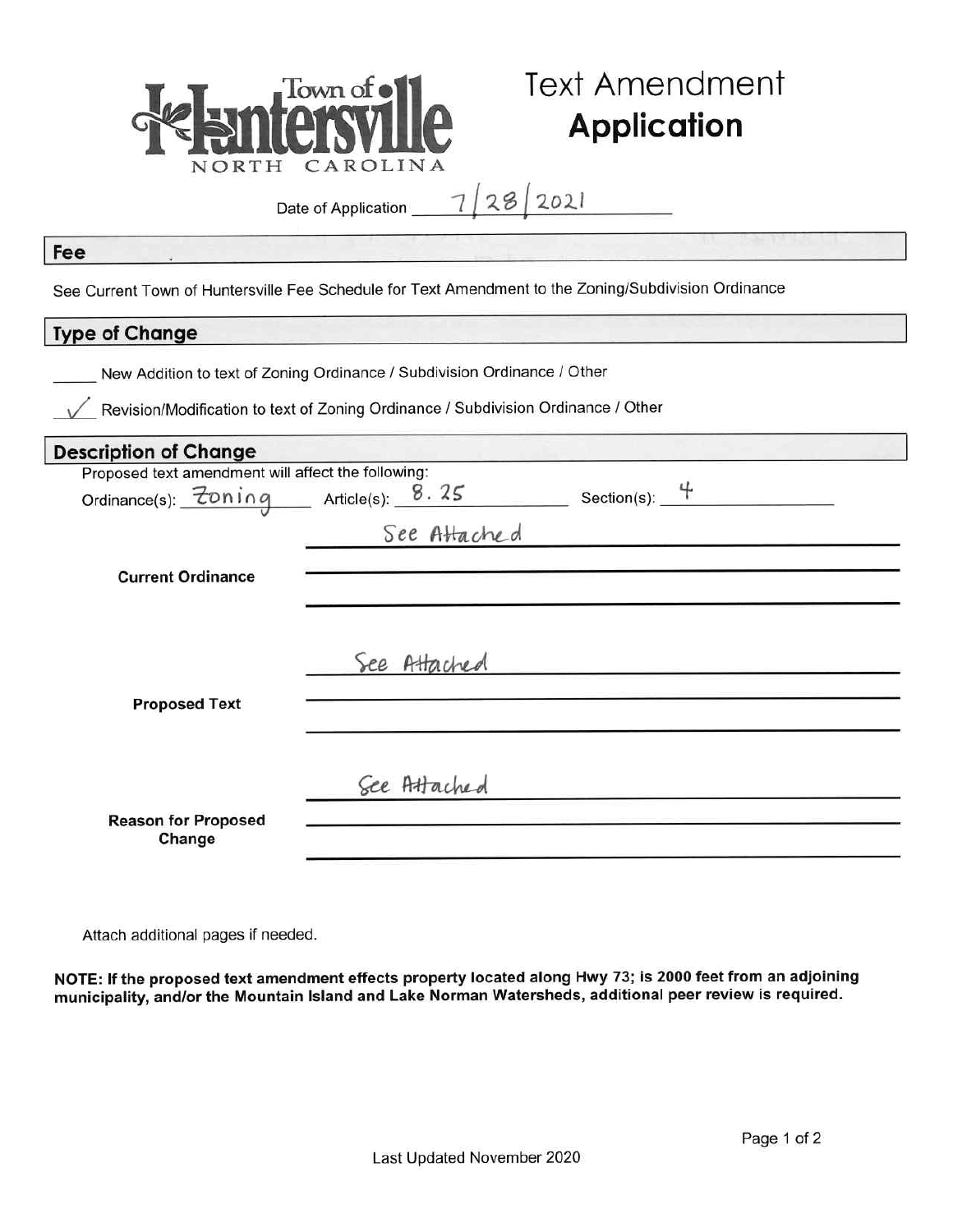| <b>Applicant</b>                                                                                        |  |  |  |
|---------------------------------------------------------------------------------------------------------|--|--|--|
| Printed Name Huntersville Planning Department                                                           |  |  |  |
| $\Box$ Corporation<br>口 Limited Liability Company □ Trust □ Partnership<br>$\Box$ Other:                |  |  |  |
| Signature 18Peur<br>Date $7/28/2021$                                                                    |  |  |  |
| $LSPE1GHTQ$ HUNTERSVILLE. ORG<br>Title Planner                                                          |  |  |  |
| Address of Applicant 106 Gilead Rd, 3rd Flow, Hunkrsville, NC 28078                                     |  |  |  |
| Property Owner (if different than applicant)                                                            |  |  |  |
| * Printed Name                                                                                          |  |  |  |
| $\Box$ Corporation<br>$\Box$ Limited Liability Company $\Box$ Trust $\Box$ Partnership<br>$\Box$ Other: |  |  |  |
| Signature<br>Date                                                                                       |  |  |  |
| Title<br>Email                                                                                          |  |  |  |

#### **Address of Property Owner**

\* Property owner hereby grants permission to the Town of Huntersville personnel to enter the subject property for any purpose required in processing this application.

Every owner of each parcel included in this application, or the owner (s) duly authorized agent, must sign this application. If signed by an agent on behalf of the Owner, this petition MUST be accompanied by a Limited Power of Attorney signed by the property owner (s) and notarized, specifically authorizing the agent to act on the owner (s) behalf in signing this application. Failure of each owner, or their duly authorized agent, to sign, or failure to include the authority of the agent signed by the property owner, will result in an INVALID APPLICATION. If additional space is needed for signatures, attach the Town of Huntersville Signature Addendum Form.

#### **Contact Information**

**Town of Huntersville Planning Department** PO Box 664 Huntersville, NC 28070 Phone: Fax: **Physical Address:** Website:

704-875-7000 704-875-6546 105 Gilead Road, Third Floor, Huntersville, NC 28078 https://www.huntersville.org/228/Planning-Department

Date Received By Planning Department:

Staff Initials: \_\_\_\_\_\_\_\_\_\_\_